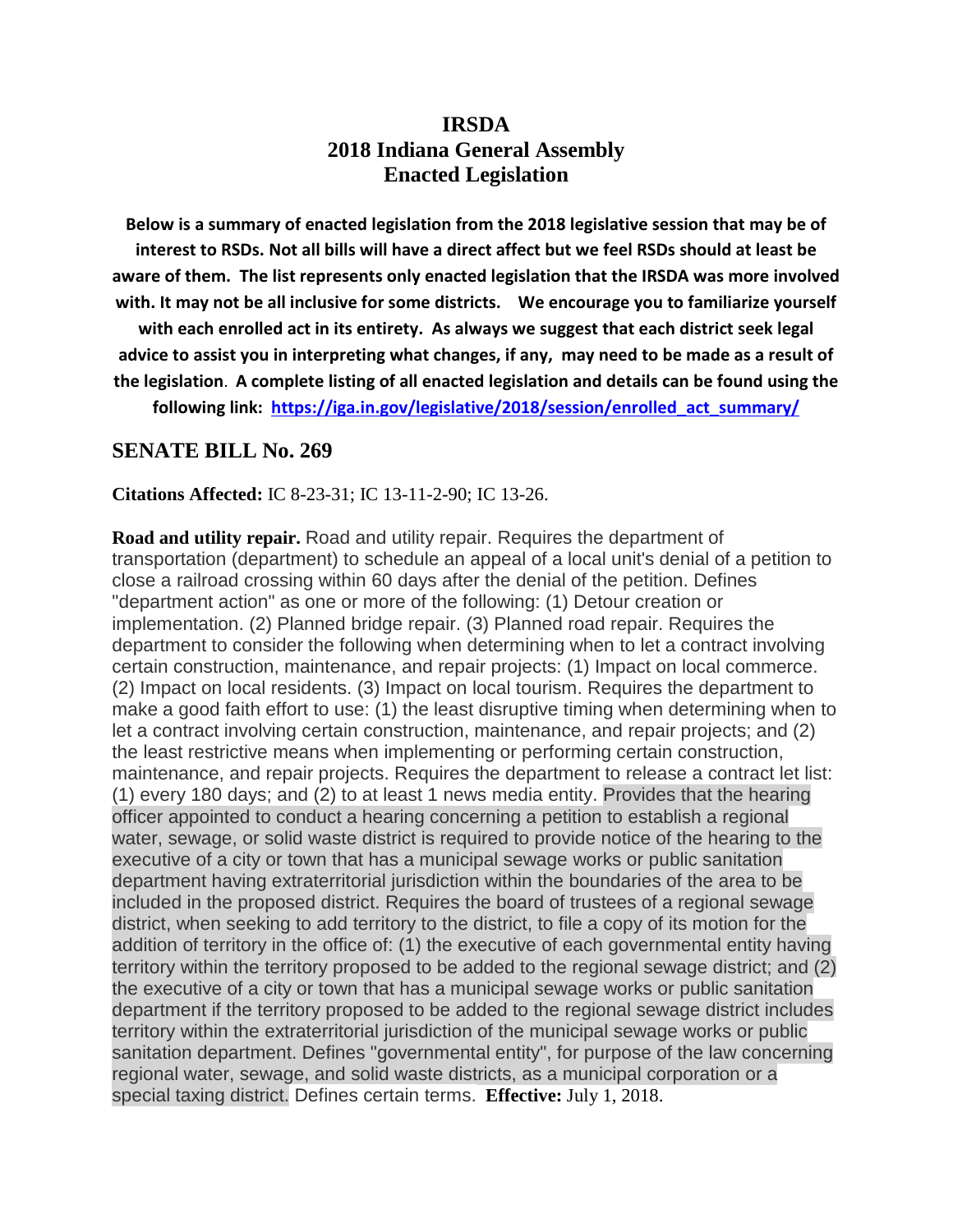## **SENATE BILL No. 362**

### **Citations Affected:** IC 8-1-1.9; IC 13-11-2; IC 13-18, 13-26

**Regulation of water and wastewater systems.** Provides that a water or wastewater utility, that is organized as a legal entity after June 30, 2018, to provide water or wastewater service to the public is subject to the jurisdiction of the Indiana Utility Regulatory Commission for a period of 10 years beginning on the day on which it is organized as a legal entity. Amends the laws concerning the wastewater revolving loan program and the drinking water revolving loan program to require a demonstration that each participant to which a loan would be made has the financial, managerial, technical, and legal capability of operating and maintaining its system and has developed or is in the process of developing an asset management program. Establishes new requirements for water treatment plants and wastewater treatment plants applying to the department of environmental management for the issuance or amendment of a permit, including a cost-benefit analysis, a capital asset management plan, and a cyber security program. **Effective:** July 1, 2018.

*The bill states "water and wastewater utility" in the summary but the body of the bill further defines it as a "public utility" and references that meaning as defined by IC 8-1-2-1(a). While an argument might be made that RSDs fall in this definition, the intent of the bill was to remove CDs and RSDs from the IURC portion of the bill.* 

## **SENATE BILL No. 411**

### **Citations Affected:** IC 8-1-30.3-5; IC 8-1.5-2-6.1.

**Distressed utilities.** Amends a provision in the statute concerning the acquisition of distressed water or wastewater utilities to require that, upon filing a petition with the utility regulatory commission (IURC) to include the cost differentials of the transaction as part of the acquiring utility company's rate base, the acquiring utility company must provide notice to its customers that the petition has been filed. (Current law requires the acquiring utility company to provide notice to its customers if the proposed acquisition will increase the utility company's rates by an amount that is greater than 1% of the utility company's base annual revenue.) Amends a provision in the statute concerning the sale or disposition of nonsurplus municipally owned utility property to provide that in determining whether the sale or disposition according to the parties' proposed terms and conditions is in the public interest, the IURC shall accept as reasonable the valuation of the property as determined through an appraisal and review made under the procedures set forth in the statute. **Effective:** July 1, 2018.

# **HOUSE BILL No. 1233**

**Citations Affected:** IC 13-11-2-144.8; IC 13-17; IC 13-18-11; IC 16-18-2; IC 16-41.

**Environmental management matters.** Provides that the term "onsite sewage system" applies to systems that treat sewage from municipalities or publicly owned treatment works. Strikes an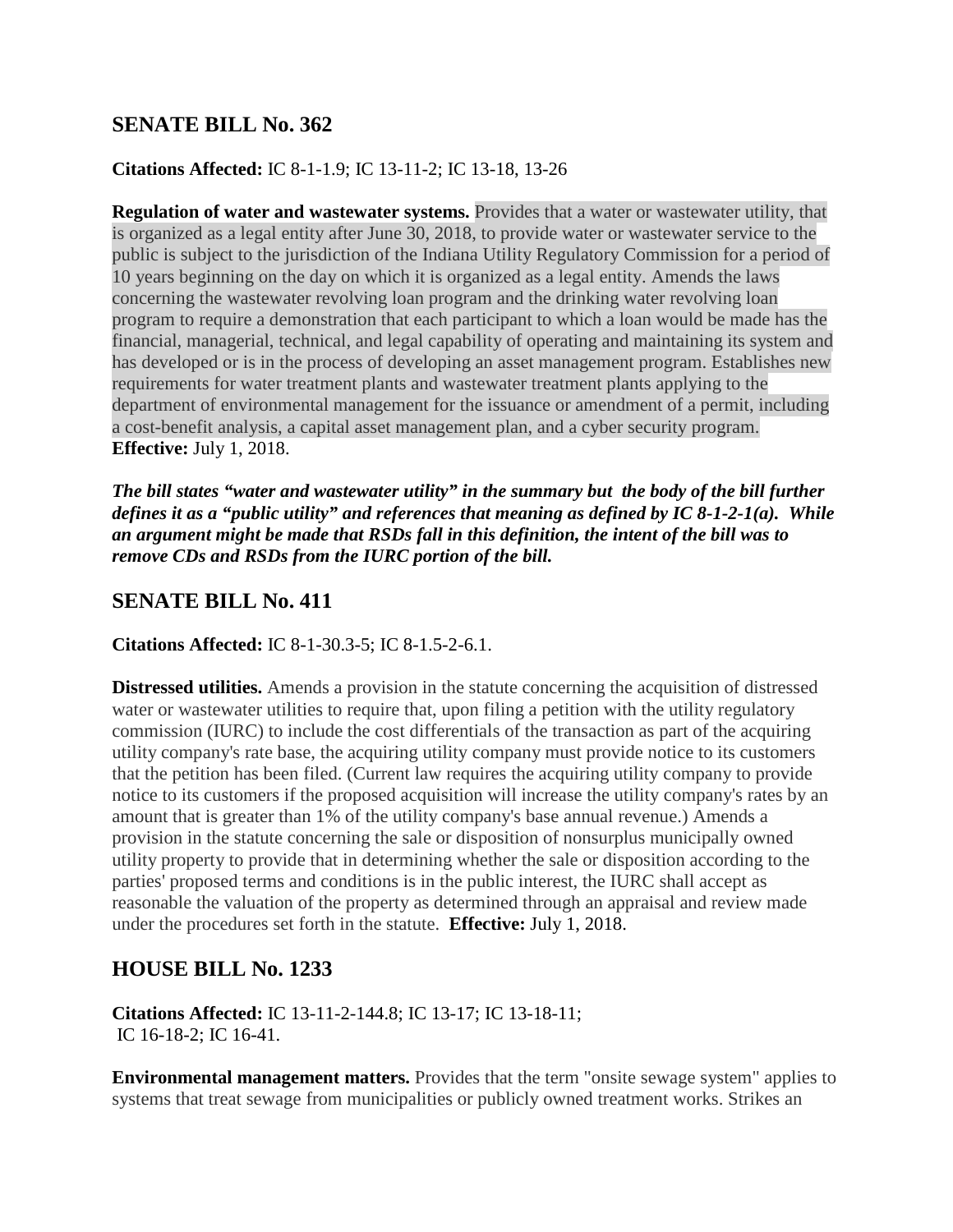incorrect statutory reference in the section defining that term. Amends the air pollution control law to add a reference to the law establishing the procedure for environmental rule making. Authorizes the use of certain regulated combustion facilities to dispose of drugs confiscated or collected as evidence by law enforcement agencies. Provides for the renewal of the certificate of a wastewater treatment plant operator, water treatment plant operator, or water distribution system operator after three years (instead of two years). Authorizes the environmental rules board to establish: (1) continuing education requirements; and (2) dates by which fees must be paid and proof of compliance with continuing education requirements must be submitted; as a condition of certificate renewal for wastewater treatment plant operators, water treatment plant operators, and water distribution system operators. Provides that, after a solid waste management district (SWMD) is dissolved, an employee of the SWMD who is also a member of the county executive, county legislative body, or county fiscal body: (1) may continue to hold the employee's elected office; (2) is neither required to resign nor considered to have resigned as a county employee; and (3) may not cast a vote on any matter concerning solid waste management as a member of the county executive, legislative body, or fiscal body. Repeals a section providing that a countywide regional water, sewage, or solid waste district established in response to an agreed order must have one appointed trustee who resides in the area that was the subject of the investigation resulting in the agreed order and one appointed trustee who is an elected official representing a political subdivision that has territory in the district. Makes it a Class B misdemeanor: (1) to make a false material statement or representation in a form, notice, or report required under an air pollution control permit or water pollution control permit; (2) to tamper with or falsify data from an air or water pollution monitoring device; or (3) to make a false material statement or representation in a label, manifest, record, report, or other document required under a hazardous waste permit. Makes it a Class B misdemeanor to transport regulated used oil without a manifest. Makes it a Class C misdemeanor to knowingly violate certain air pollution control rules, permit conditions, or fee or filing requirements. Makes it a Class A misdemeanor to willfully or negligently violate certain water pollution control rules, permit conditions, or fee or filing requirements. Defines "negligently." Provides for potential fines for environmental Class A misdemeanors and Class B misdemeanors in an amount exceeding the ordinary statutory limit on fines for Class A and Class B misdemeanors. Provides that certain violations of water pollution standards or limitations may be Class B or Class C misdemeanors. Provides that it is a felony for a person to knowingly commit any of certain offenses involving hazardous waste, air pollution, or water pollution if the person knows that the person's act places another person in imminent danger of death or serious bodily injury. Requires the state department of health to adopt rules concerning: (1) the disposal of sewage through the use of onsite sewage systems for municipalities and publicly owned treatment works; and (2) sewage disposal in agricultural labor camps through methods other than septic tank absorption fields. Provides, for purposes of the statute defining the offense of criminal trespass as knowingly or intentionally entering real property after having been denied entry, that a property owner may "deny entry" to property by placing purple marks on trees or posts around the property. Urges the legislative council to assign an interim committee to study research and outreach efforts to reduce non-point source impacts on water quality conducted through government supported programs and by universities. **Effective:** July 1, 2018.